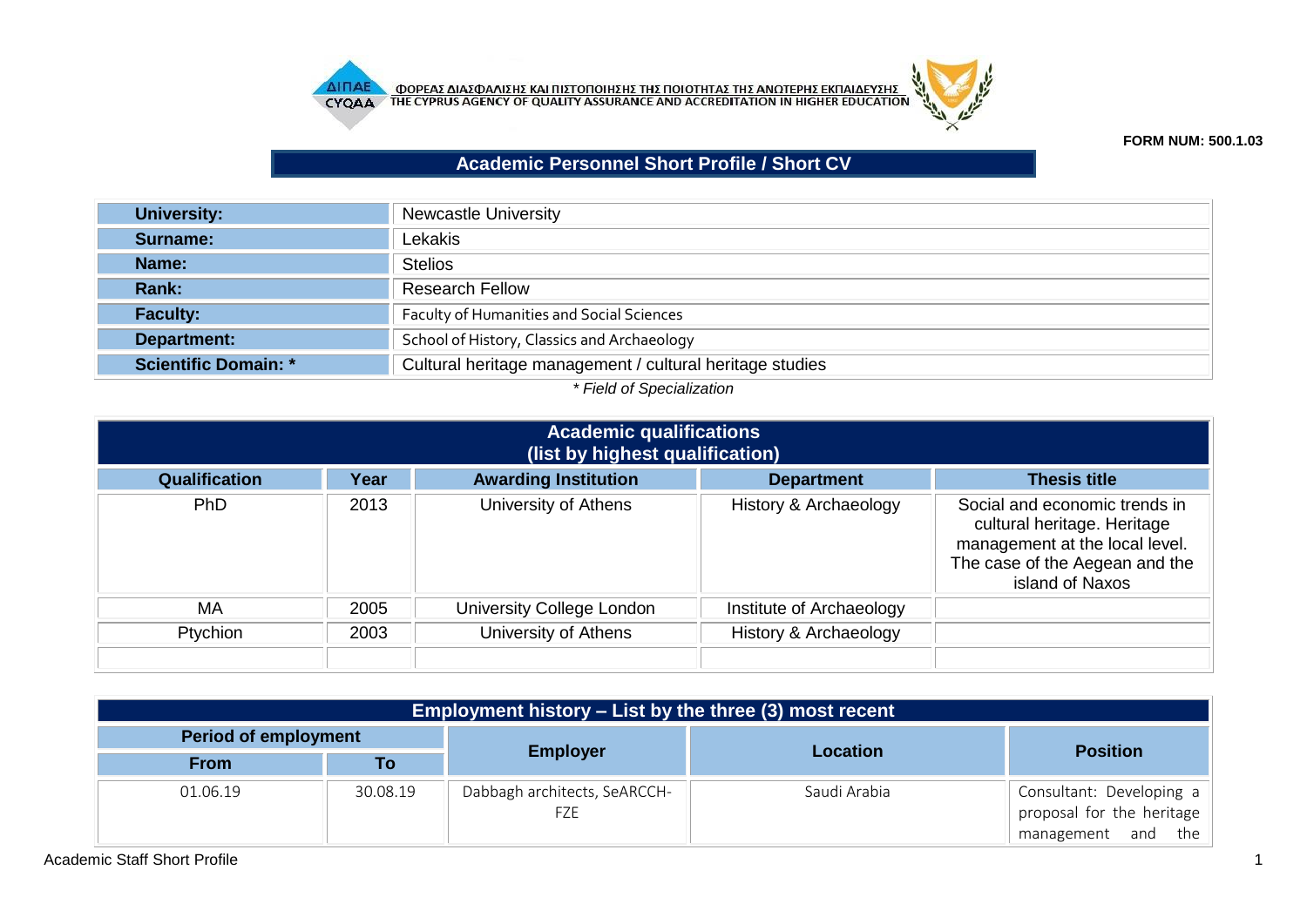|          |          |                                                                             |        | cultural experience of the<br>abandoned, old town of<br>Al-Ula, based on good<br>practices<br>and<br>EU<br>standards.                                                                                                    |
|----------|----------|-----------------------------------------------------------------------------|--------|--------------------------------------------------------------------------------------------------------------------------------------------------------------------------------------------------------------------------|
| 17.05.16 | 30.03.17 | Municipality of Agios Nikolaos                                              | Crete  | in<br>the<br>Consultant<br>preparation of the WHL<br>folder<br>for<br>the<br>archaeological<br>site:<br>Formulating the criteria<br>for inscription and the<br>expression of outstanding<br>universal value of the site. |
| 14.03.14 | 08.10.15 | Directorate of the National<br>Archive of Monuments,<br>Ministry of Culture | Athens | Consultant in the<br>development of the<br>national database for the<br>documentation of the<br>movable finds in Greece                                                                                                  |

| Key refereed journal papers, monographs, books, conference publications etc. List the five (5) more recent and other<br>five (5) selected - (max total 10) |      |                                                                                                                                                                                |                      |                                                        |      |              |  |  |
|------------------------------------------------------------------------------------------------------------------------------------------------------------|------|--------------------------------------------------------------------------------------------------------------------------------------------------------------------------------|----------------------|--------------------------------------------------------|------|--------------|--|--|
| <b>Ref. Number</b>                                                                                                                                         | Year | <b>Title</b>                                                                                                                                                                   | <b>Other authors</b> | Journal and<br><b>Publisher</b> /<br><b>Conference</b> | Vol. | <b>Pages</b> |  |  |
|                                                                                                                                                            | 2020 | Lekakis, S., Dragouni, M. 2020.<br>Can cultural economy be social?<br>Discussing about the rural<br>heritage of Greece. The Greek<br>Review of Social Research 155:<br>99-120. | M. Dragouni          | The Greek Review of<br>Social Research                 | 155  | 99-120       |  |  |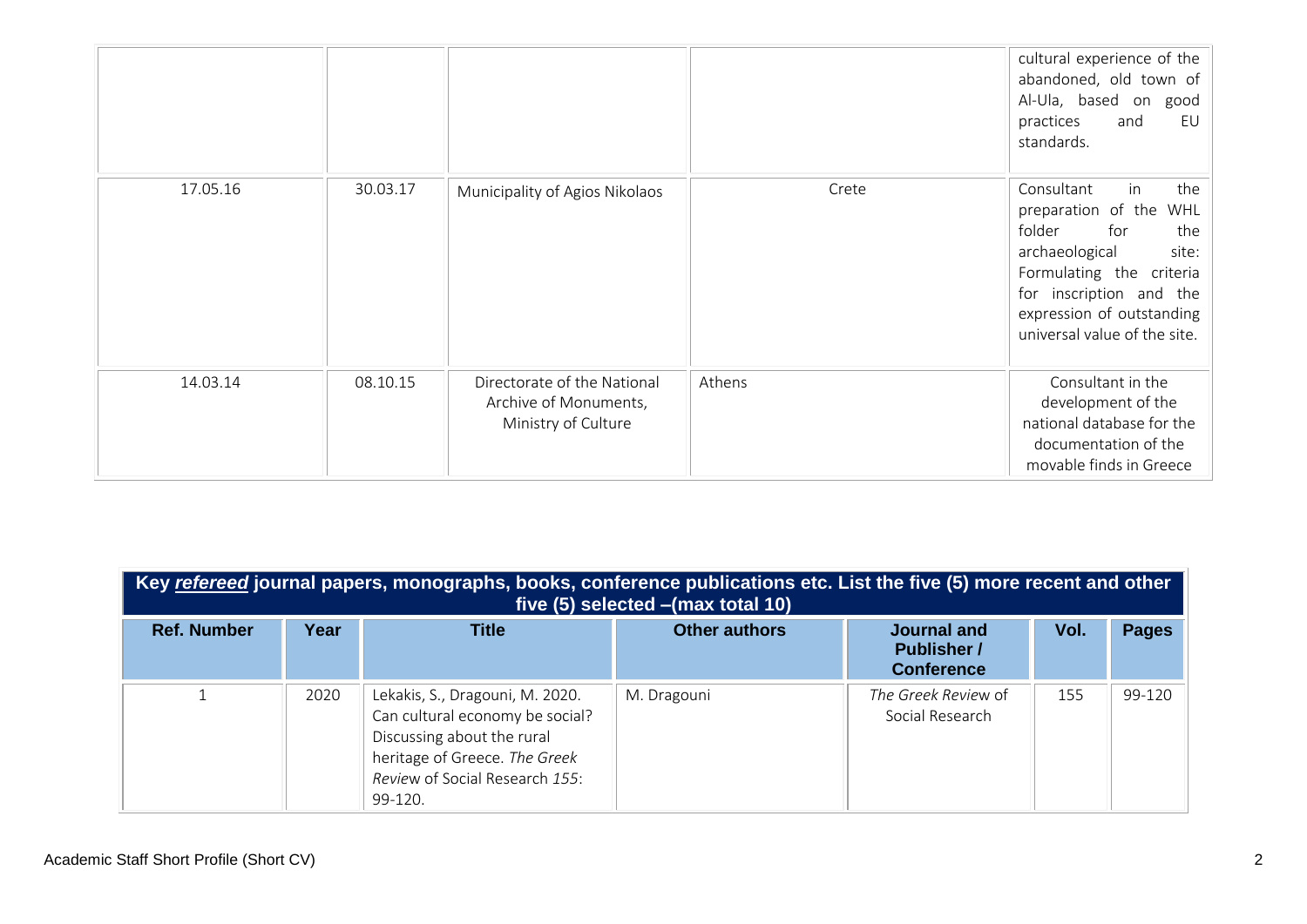|                |      | https://doi.org/10.12681/grsr.24<br>827                                                                                                                                                                |                          |                                                           |              |                |
|----------------|------|--------------------------------------------------------------------------------------------------------------------------------------------------------------------------------------------------------|--------------------------|-----------------------------------------------------------|--------------|----------------|
| $\overline{2}$ | 2020 | Lekakis, S., Chatzikonstantinou, K.<br>2020. Editorial: The<br>Mediterranean tourist city<br>reconsidered.<br>Heritage 2020, 3(3), 985-988                                                             | K. Chatzikonstantinou    | Heritage                                                  | $\mathbf{3}$ | 958-<br>988    |
| $\mathsf{3}$   | 2020 | Lekakis, S., Dragouni, M. 2020.<br>Heritage in the making: Rural<br>heritage and its mnemeiosis on<br>Naxos island, Greece. Journal of<br>Rural Studies 77: 84-92                                      | M. Dragouni              | Journal of Rural Studies                                  | 77           | 94-92          |
| $\overline{4}$ | 2019 | Lekakis, S. 2019. The archaeology<br>of in-between places. Finds<br>under the Ilissós River bridge in<br>Athens. Journal of Greek Media &<br>Culture 5(2): 151-184                                     |                          | Journal of Greek Media<br>& Culture                       | 5            | $151 -$<br>184 |
| 5              | 2019 | Lekakis, S., Dragouni, M. 2019.<br>From the monuments to the<br>landscapes. Rural heritage of<br>Naxos as "cultural heritage in<br>transition". Naxiaka 8: 243-255<br>[in Greek]                       | M. Dragouni              | Naxiaka                                                   | $8\,$        | $243-$<br>255  |
| 6              | 2018 | Lekakis, S., Shakya, S., Kostakis,<br>V., 2018. Bringing the community<br>back: A case study of the post-<br>earthquake heritage restoration<br>in Kathmandu valley.<br>Sustainability 2018, 10, 2978. | Shakya, S., Kostakis, V. | Sustainability                                            | 10           | 2978           |
| $\overline{7}$ | 2013 | Lekakis, S., 2013. Distancing and<br>Rapproching: Local Communities<br>& Monuments in the Aegean Sea,                                                                                                  |                          | Conservation and<br>Management of<br>Archaeological Sites | 15           | 76-93          |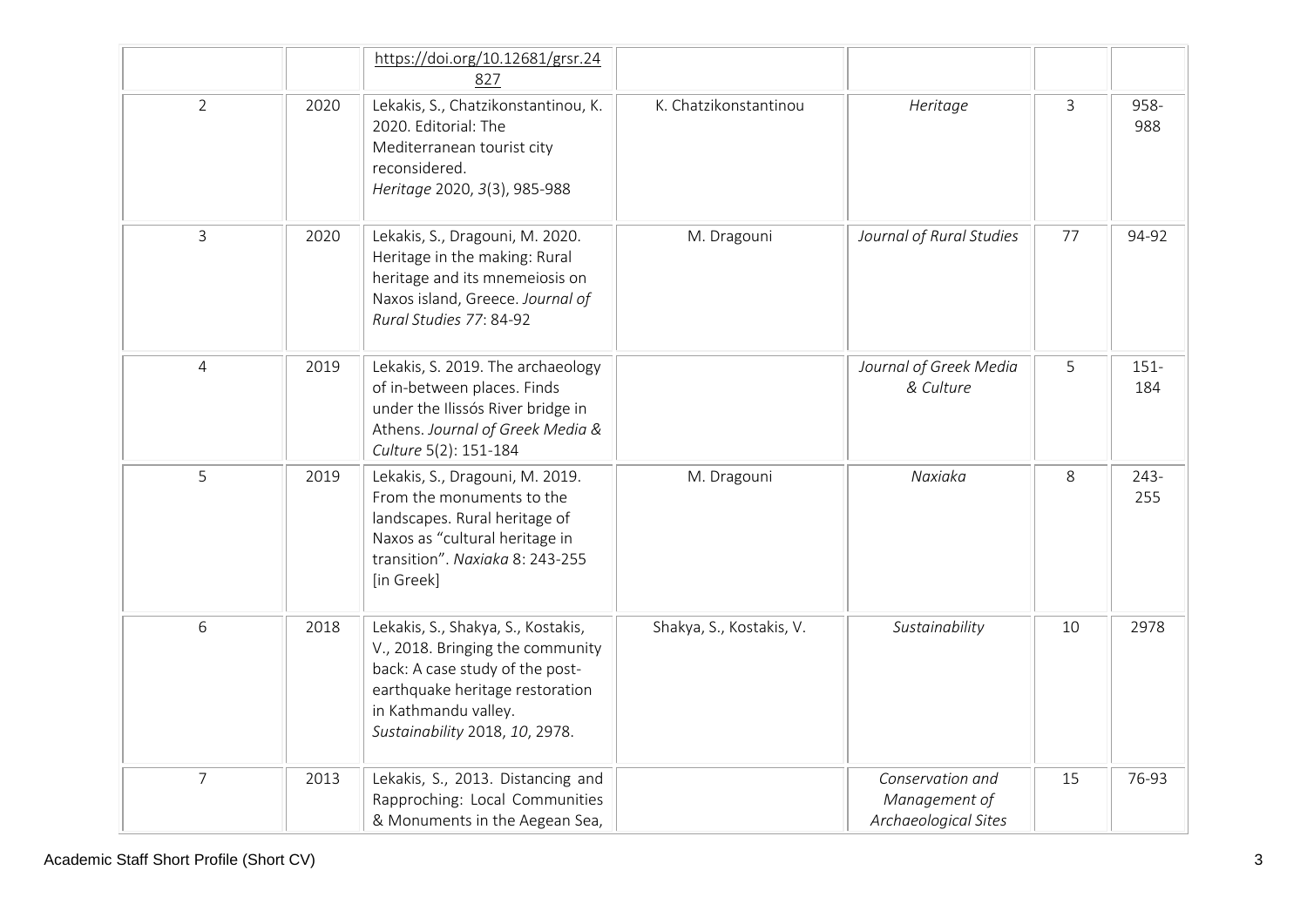|    |      | Conservation and Management of<br>Archaeological Sites 2012, 15(1),<br>76-93                                                                                                                                                                                                                                                                                             |                                                                                |                |                |
|----|------|--------------------------------------------------------------------------------------------------------------------------------------------------------------------------------------------------------------------------------------------------------------------------------------------------------------------------------------------------------------------------|--------------------------------------------------------------------------------|----------------|----------------|
| 8  | 2008 | Lekakis, S., 2008. 'Going Local in a<br>Global World'; Locating the public<br>and evaluating the synchronic<br>archaeological<br>context<br>in<br>management,<br>resources<br>Conservation and Management of<br>Archaeological Sites 2008, vol.<br>10,4, 308-319                                                                                                         | Conservation<br>and Management of<br>Archaeological Sites                      | 10             | $308 -$<br>319 |
| 9  | 2018 | Lekakis, S., 2018. "To the<br>splendour of our Byzantine<br>heritage". Managing Orthodox<br>churches in the island of Naxos,<br>in J.Crow, D.Hill (eds.), Naxos and<br>the Byzantine Aegean: Insular<br>Responses to Regional Change<br>Papers and Monographs from<br>the Norwegian Institute at<br>Athens, Vol. 7. Athens:<br>Norwegian Institute at Athens:<br>371-390 | Papers and<br>Monographs from the<br>Norwegian Institute at<br>Athens          | $\overline{7}$ | $371 -$<br>390 |
| 10 | 2016 | Lekakis, S., 2016. Managing<br>cultural heritage in Europe and<br>Greece: An overview, in C.<br>Mitsopoulou, V.Nikolopoulos, M.<br>Filimonos<br>(eds.)<br>2016,<br>Archaeology in contemporary<br>Greece. Monuments and people in<br>crisis. Proceedings of the $H\Omega\Sigma$<br>Conference held in Athens 19-                                                         | Proceedings of the $H\Omega\Sigma$<br>Conference held in<br>Athens 19-20.03.15 |                | $115 -$<br>132 |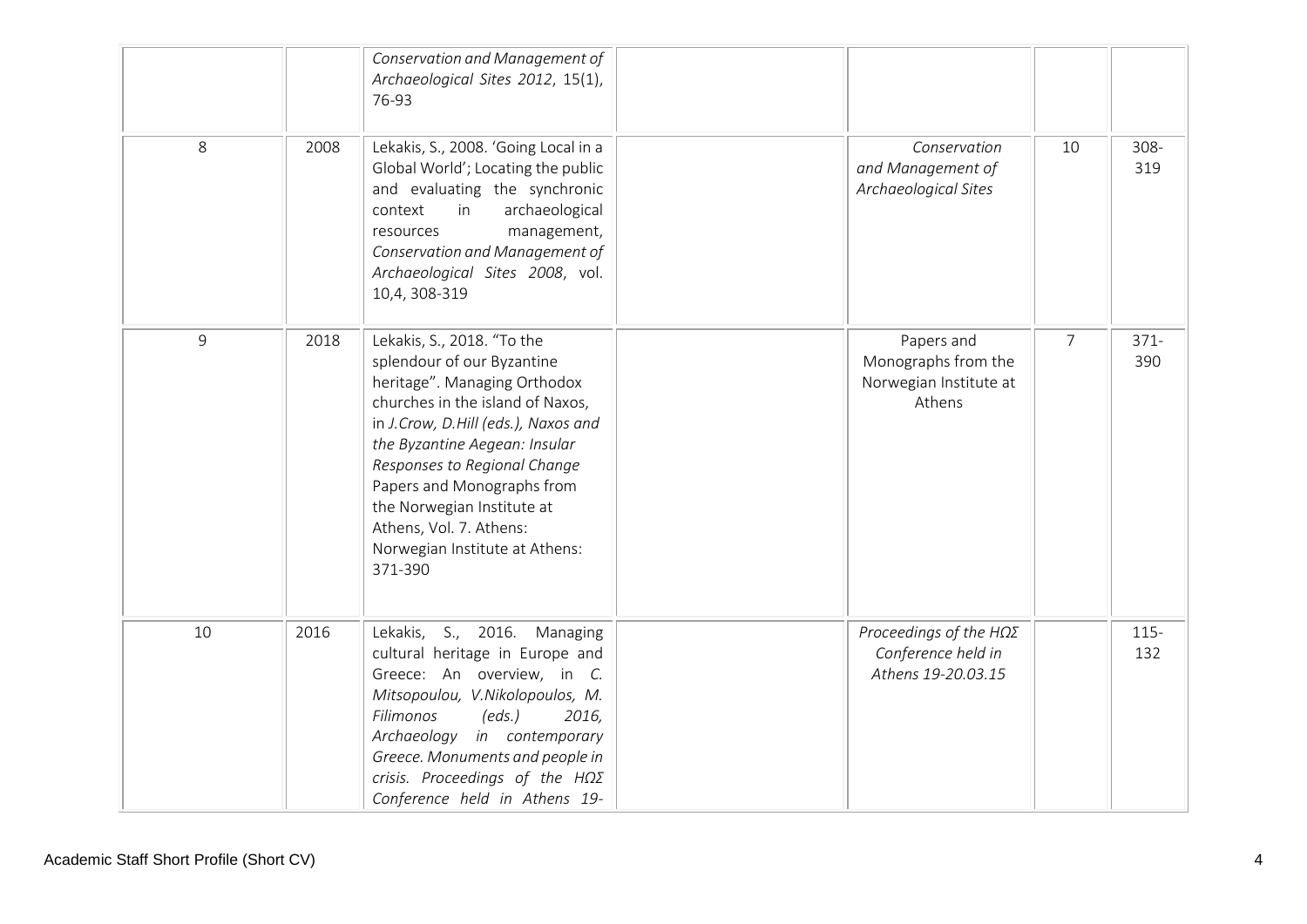| 20.03.15. Athens: H $\Omega$ 2, 115-132<br>[in Greek] |  |  |
|-------------------------------------------------------|--|--|
|                                                       |  |  |

|                    | Exhibitions (where applicable). List the five (5) more recent and other five (5) selected.<br>(max total 10) |              |                              |           |                           |  |  |
|--------------------|--------------------------------------------------------------------------------------------------------------|--------------|------------------------------|-----------|---------------------------|--|--|
| <b>Ref. Number</b> | <b>Date</b>                                                                                                  | <b>Topic</b> | <b>International / Local</b> | Location* | <b>Role in Exhibition</b> |  |  |
|                    |                                                                                                              |              |                              |           |                           |  |  |
| 2                  |                                                                                                              |              |                              |           |                           |  |  |
| 3                  |                                                                                                              |              |                              |           |                           |  |  |
| 4                  |                                                                                                              |              |                              |           |                           |  |  |
| 5                  |                                                                                                              |              |                              |           |                           |  |  |
| 6                  |                                                                                                              |              |                              |           |                           |  |  |
|                    |                                                                                                              |              |                              |           |                           |  |  |
| 8                  |                                                                                                              |              |                              |           |                           |  |  |
| 9                  |                                                                                                              |              |                              |           |                           |  |  |
| 10                 |                                                                                                              |              |                              |           |                           |  |  |

\**Specify venue, geographic location etc*

| Research Projects. List the five (5) more recent and other five (5) selected<br>(max total 10) |             |                                                                                                                         |                                          |                                                                                                                                                                                                                                                                                                                               |  |  |
|------------------------------------------------------------------------------------------------|-------------|-------------------------------------------------------------------------------------------------------------------------|------------------------------------------|-------------------------------------------------------------------------------------------------------------------------------------------------------------------------------------------------------------------------------------------------------------------------------------------------------------------------------|--|--|
| Ref.<br><b>Number</b>                                                                          | <b>Date</b> | <b>Title</b>                                                                                                            | <b>Funded by</b>                         | <b>Project Role*</b>                                                                                                                                                                                                                                                                                                          |  |  |
|                                                                                                | 2020        | Archaeology on the front line;<br>Cultural politics and archaeological<br>projects in the land of Ionia (1919-<br>1922) | Research Centre<br>for the<br>Humanities | PI: The project examines the activities conducted by<br>Greek archaeologists in Asia Minor between 1919-<br>1922 and their role in the wider national identity<br>building in South East Europe and Turkey, after<br>World War I. It entails bibliographical, archival and<br>ethnographic research, compiling information on |  |  |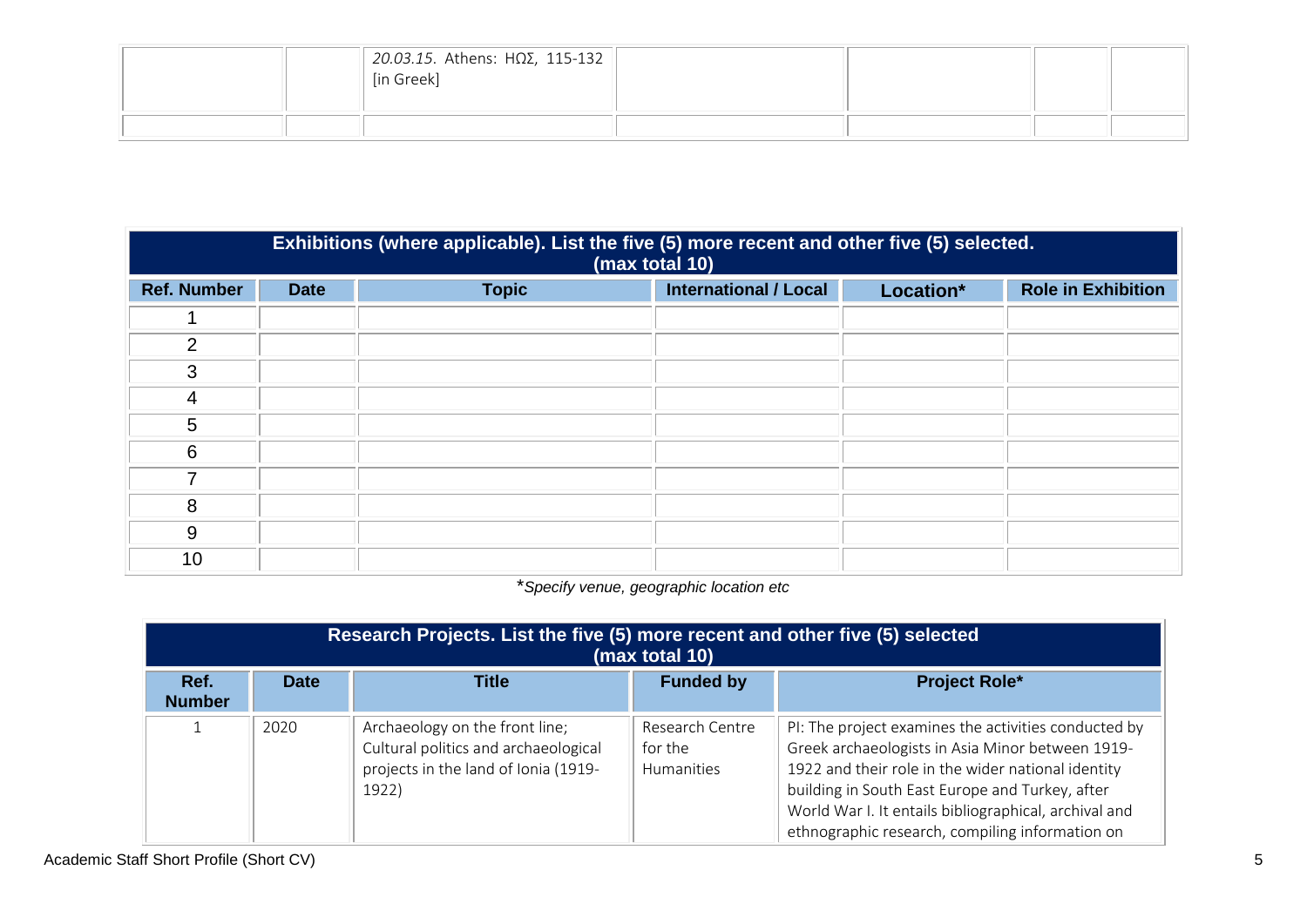|                |      |                                                                                                                                                                                                                             |                                                                                         | specific sites in Turkey - the theatres of this<br>particular 'conflict' archaeology and heritage<br>management in the early 20 <sup>th</sup> century.                                                                                                                                                               |
|----------------|------|-----------------------------------------------------------------------------------------------------------------------------------------------------------------------------------------------------------------------------|-----------------------------------------------------------------------------------------|----------------------------------------------------------------------------------------------------------------------------------------------------------------------------------------------------------------------------------------------------------------------------------------------------------------------|
| $\overline{2}$ | 2020 | Heritage Hack'; an innovative digital<br>platform                                                                                                                                                                           | AHRC<br>Creative<br>Economy<br>Engagement<br>Fellowship                                 | PI: a new tool to engage stakeholders in meaningful<br>dialogue about urban heritage and public space in the<br>city. The HH platform will be released with a copyfair<br>licence.                                                                                                                                   |
| 3              | 2018 | Co-creating heritage; Bottom-up<br>planning for heritage management in<br>rural areas.                                                                                                                                      | <b>AHRC Cultural</b><br>Value, Follow on<br>Funding Scheme                              | Research Associate: Producing a co-created<br>management document for the cultural resources of<br>western Naxos. The data and methods developed in<br>the process will also be used to build an innovative<br>digital toolkit for bottom-up planning in heritage<br>management.                                     |
| 4              | 2017 | Research fellow: Research<br>Consultation and Participation<br>(RES.CO.PART): developing a tool for<br>managing cultural heritage and<br>landscape, University of Newcastle                                                 | MSCA-IF-2014-EF<br>- Marie<br>Skłodowska-Curie<br>Individual<br>Fellowships (IF-<br>EF) | http://cordis.europa.eu/project/rcn/195384 en.html                                                                                                                                                                                                                                                                   |
| 5              | 2018 | The Stelida Naxos Archaeological<br>Project - Ethnographic Project:<br>Telling a very old story: Palaeolithic<br>Archaeology in Naxos and its<br>importance for the local<br>communities. (Naxos - MacMaster<br>University) | McMaster<br>University                                                                  | PI: Leading the archaeological ethnographic survey<br>team in Naxos aiming at the compilation of the<br>modern biography of Stelida area in Western Naxos<br>and the documentation of the perception and<br>response of the local communities to the excavation<br>of Pyrgos Stelidas and the Palaeolithic findings. |
| 6              | 2012 | The MuA Project, Elliniki Etairia,<br>Society for the Preservation of the<br>Environment and Cultural Heritage<br>(NGO)                                                                                                     | Leventis<br>Foundation                                                                  | Project manager/idea: Creating an interactive<br>database concerning monuments of Greece at risk<br>and researching on the various values of cultural<br>heritage in relation to the risk it faces                                                                                                                   |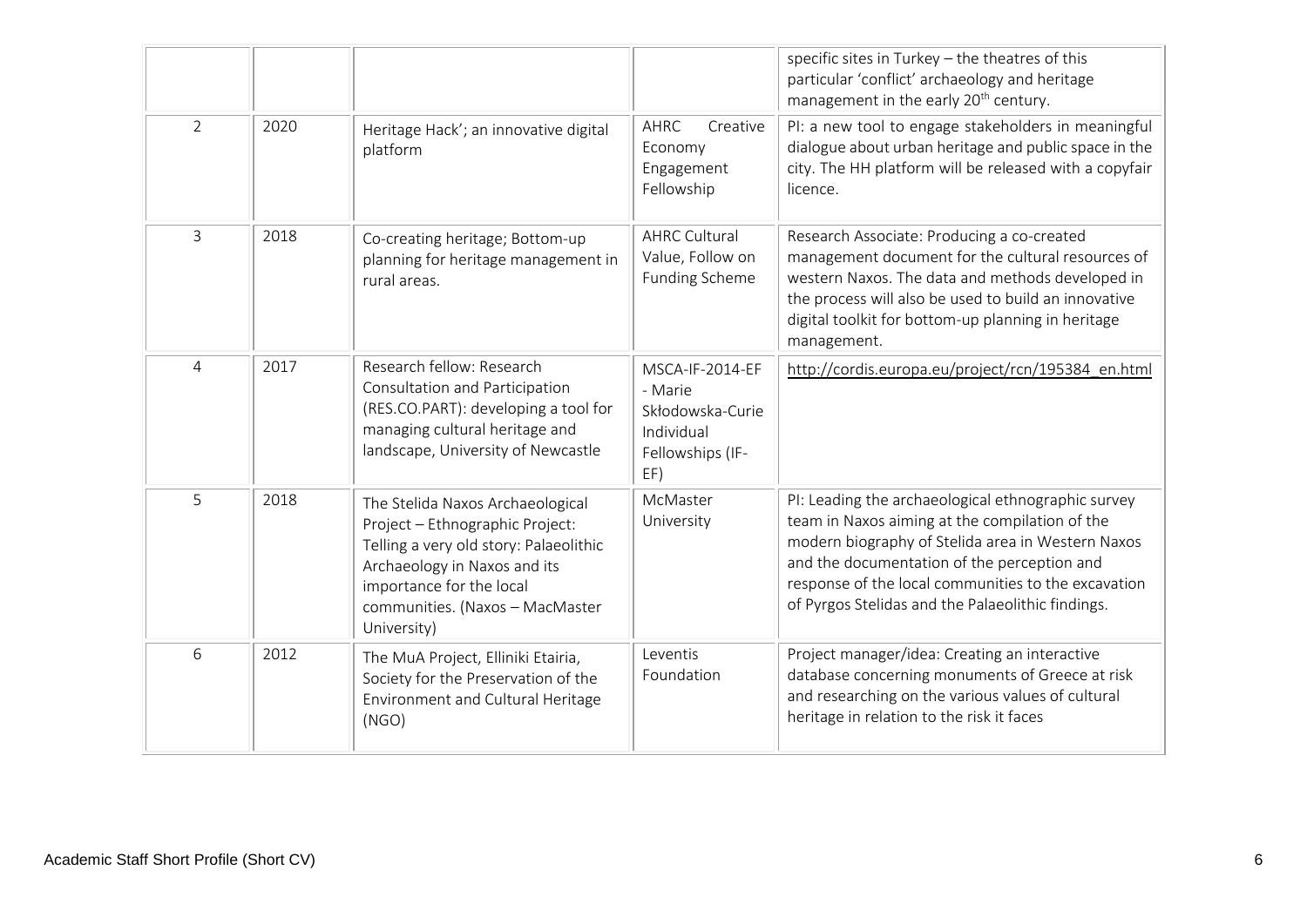|    | 2013-2020 | Programme 'Recording and<br>enhancement of 19th and 20th<br>century buildings in Athens',<br>MONUMENTA | <b>SNF</b> | Consultant: Design of the digital database, the mobile<br>application and the webpage of the programme.<br>Member of the research team, documentation of<br>buildings. www.docathens.gr/ |
|----|-----------|--------------------------------------------------------------------------------------------------------|------------|------------------------------------------------------------------------------------------------------------------------------------------------------------------------------------------|
|    |           |                                                                                                        |            |                                                                                                                                                                                          |
|    |           |                                                                                                        |            |                                                                                                                                                                                          |
| 10 |           |                                                                                                        |            |                                                                                                                                                                                          |

*\*Project Role: i.e. Scientific/Project Coordinator, Research Team Member, Researcher, Assistant Researcher, other*

| Consulting Services and/or Participation in Councils / Boards/ Editorial Committees.<br>List the five (5) more recent |               |                                                     |                                     |                       |
|-----------------------------------------------------------------------------------------------------------------------|---------------|-----------------------------------------------------|-------------------------------------|-----------------------|
| <b>Ref. Number</b>                                                                                                    | <b>Period</b> | Organization                                        | <b>Title of Position or Service</b> | <b>Key Activities</b> |
|                                                                                                                       | 2019-         | Mazomos                                             | Creative director                   | Creative director     |
| っ                                                                                                                     | 2020-         | Journal Critical<br>Studies in Cultural<br>Heritage | Editor                              | Editor                |
| ς                                                                                                                     | 2018-         | AP: Online<br>Journal in Public<br>Archaeology      | Board member                        | Board member          |
| 4                                                                                                                     |               |                                                     |                                     |                       |
| 5                                                                                                                     |               |                                                     |                                     |                       |

| Awards / International Recognition (where applicable). List the five (5) more recent and other five (5) selected. <sup>1</sup><br>(max total 10) |             |              |                    |
|--------------------------------------------------------------------------------------------------------------------------------------------------|-------------|--------------|--------------------|
| Ref.<br><b>Number</b>                                                                                                                            | <b>Date</b> | <b>Title</b> | <b>Awarded by:</b> |